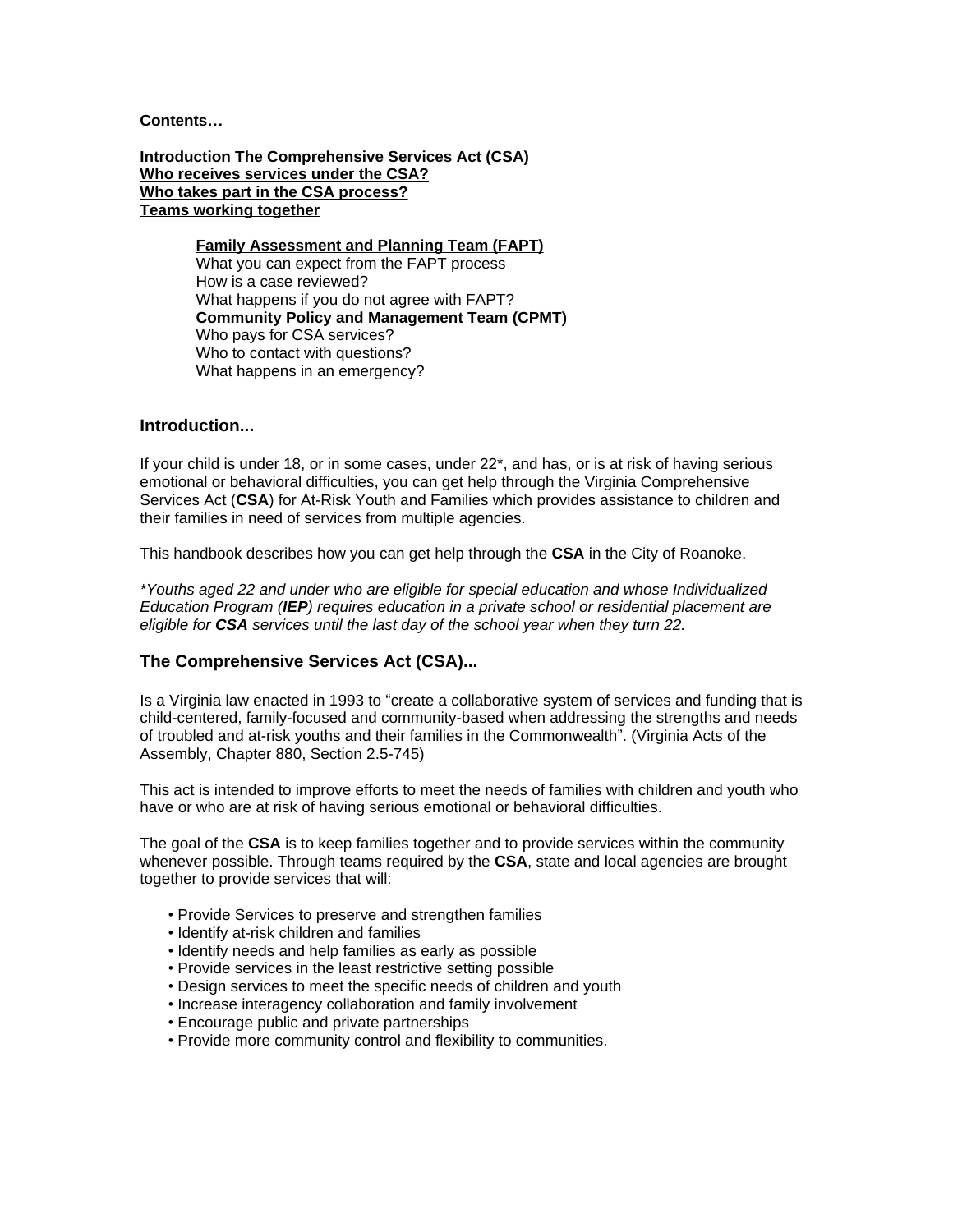# **Who receives services under the CSA?**

Youths who **may** be eligible to receive services fall into one of two groups:

### **Mandated...**

• Those for who services are legally mandated to be provided. These include youth in foster care, youth who have an Individualized Education Program (**IEP**) that requires the youth to receive education in a private day or residential school, and youth who are at risk of removal from their own homes and meet the criteria for Foster Care Prevention Services.

### **Non-mandated\*...**

- Those who are targeted for services, or who are given priority for services. Most are youths who need non-residential programs.
- Those who are eligible for services because they have emotional or behavioral difficulties which are very disabling and require services beyond usual agency services; and/or

\**These youth are not legally required to receive services but may be served out of limited CSA funds when available.*

# **Who takes part in the CSA process?**

The following human service agencies work together to implement the **CSA** in the community:

- Department of Social Services
- Roanoke City Public Schools
- Blue Ridge Behavioral Healthcare (Community Services Board)
- Department of Health
- 23-A Court Services Unit, Department of Juvenile Justice

In addition to these agencies, Parent Representatives, many of whom also have children with emotional or behavioral difficulties, are appointed from the community. Above all, your involvement is extremely important and welcome. In some cases, Private Providers, are appointed from the community.

## **Teams working together...**

In each community, various teams are working together to implement the **CSA**. In the City of Roanoke, these teams are the:

- **Family Assessment & Planning Team (FAPT)**
- **Roanoke Interagency Council (RIC)**

The following information describes each team and how it functions.

## **Family Assessment and Planning Team (FAPT)...**

If the needs of your child cannot be met through regular agency services, then you may be referred to a Family Assessment and Planning Team. Family Assessment and Planning Teams are made up of eight appointed members:

-- Parent Representative and representatives from the following agencies:

-- Department of Social Services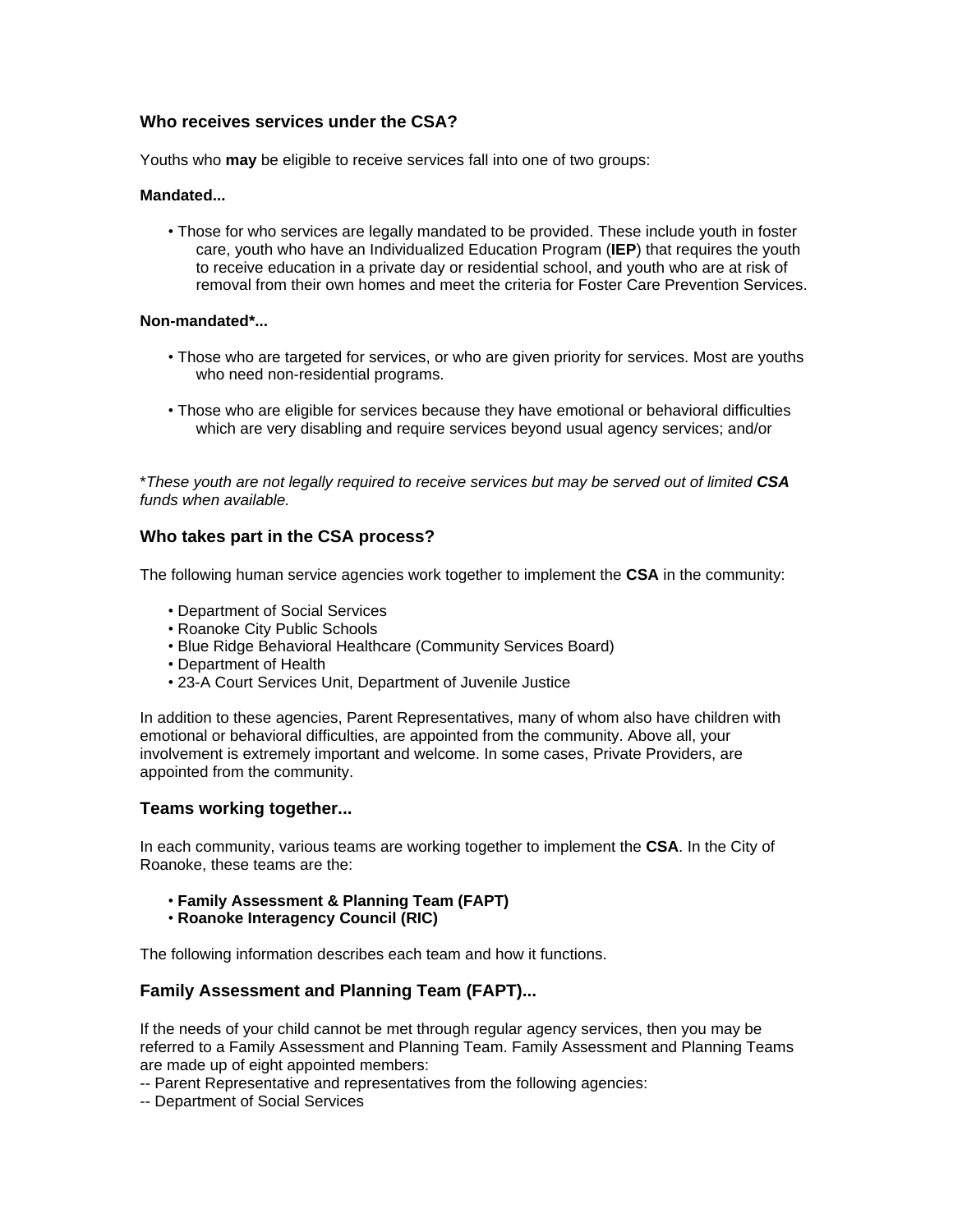- -- Roanoke City Public Schools
- -- Blue Ridge Behavioral Healthcare
- -- CSB -- Department of Health
- -- Juvenile and Domestic Relations Court
- -- 2 Private Providers

### **What you can expect from the FAPT process...**

The case manager will develop an initial service plan known as an Individual Family Service Plan (IFSP) to meet the needs of your child and your family.

The IFSP is a written plan that includes information about the strengths and needs of your family and child, professionals involved with your family, services that have been provided, and services that are being recommended.

The case manager will deliver the IFSP and any additional supporting documents to the FAPT members prior to the scheduled FAPT review.

Every effort will be made to hold the FAPT meeting at a time that is convenient for you. FAPT meetings take place at the Department of Social Services, 1510 Williamson Road, Roanoke, VA 24012. You may also bring a friend along for support. Accommodations are made for persons needing special arrangements such as interpreters. You are strongly encouraged to attend the FAPT meeting with your case manager.

When you attend a FAPT meeting, the CSA FAPT Coordinator will explain the process of the meeting and introduce you to everyone in the room. Everyone in the room has signed a confidentiality statement.

Your meeting will last approximately 10-20 minutes. Your case manager will present your child's case to the FAPT and make recommendations as to what services are needed. After that, you and your child (if attending) will have the opportunity to discuss your concerns and add any information that you think is relevant to this process. Then others involved with your child may wish to add further information.

You are considered a member of the FAPT team, and will have an important voice in decisions regarding your child. As a member of the team, you should...

- Exchange important information among all team members regarding your child
- Ask questions and receive as much information as possible about services, programs and resources for your child and your family
- Ask for explanation of new or unfamiliar words and phrases.

After open discussion of the information presented, services requested, and resources available, the FAPT decides which services are most appropriate, and develops the IFSP. The FAPT then decides the services that they will approve for funding\*.

Decisions are made by general agreement. If an agreement cannot be reached, a vote will be taken from the attending members of the FAPT, the case manager and the parent or legal guardian.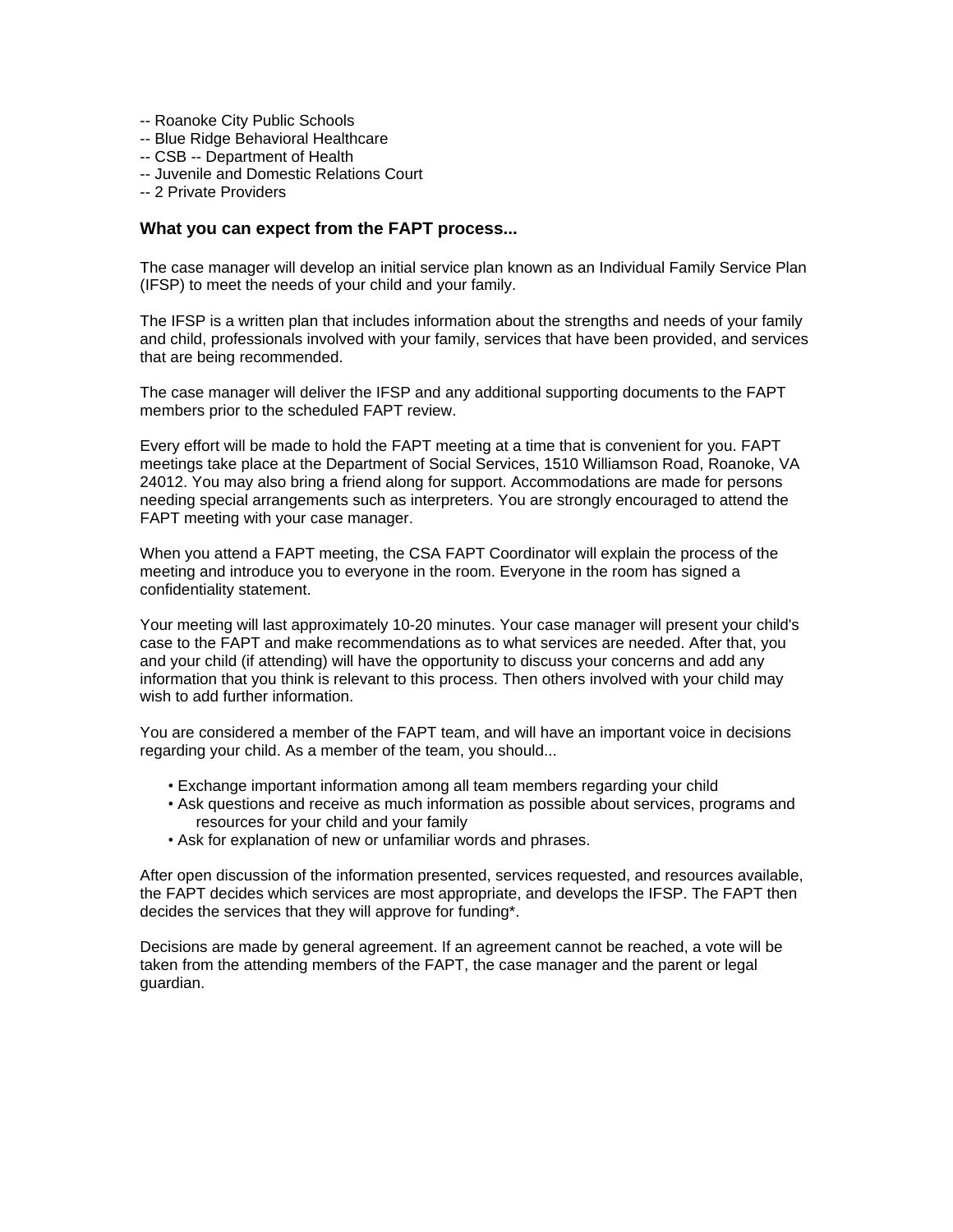At the end of the meeting the CSA FAPT Coordinator will:

- restate the plan and goals to make sure they are clear
- review everyone's responsibilities.

Your case manager will have a copy of all forms used in the FAPT meeting. Services agreed upon may not begin until you give written consent, unless ordered by the court system. Please request copies of the paperwork from your case manager.

*\*CSA funds are limited for non-mandated youth and are not always available for FAPT approved services. If funds are not available, your FAPT will suggest alternative services.*

#### **How is a case reviewed?**

Each case that comes before a FAPT must be reviewed. The CSA FAPT Coordinator will provide the case manager with the next review date. Reviews may occur at any time from 3 - 12 months, depending upon the type of services approved. It is important to advise your child's case manager of any significant events or changes.

### **What happens if you do not agree with the FAPT?**

At the FAPT meeting, the CSA FAPT Coordinator will explain what to do if you do not agree with the recommendations of the FAPT. Appeals are heard by the Roanoke Interagency Council (RIC). All appeals should be addressed to:

*Chair, the Roanoke Interagency Council c/o CSA FAPT Coordinator Department of Social Services 1510 Williamson Road Roanoke, VA 24012*

#### **Roanoke Interagency Council (RIC)…**

Referred to in the Comprehensive Services Act as the Community Policy and Management Team (CPMT), this is a policy-making team that oversees the implementation of the CSA and makes all FAPT appointments. This team oversees funding, helps agencies to work together and hears appeals on FAPT decisions. It is also responsible for implementing new legislation that affects the CSA. Members of the CPMT are appointed by the local governing body of the City of Roanoke.

#### **Members include:**

- -- Director of Human Services,
- -- Chief Service Supervisor, Department of Social Services
- -- Director of Child and Family Services, Blue Ridge Behavioral Healthcare CSB
- -- Director, Department of Health
- -- Director, 23A Court Service Unit
- -- Parent Representative
- -- Private Service providers

#### **Who pays for CSA services?**

The Commonwealth of Virginia and your local government contribute significant funds to the CSA services. However, as of January 1996, Virginia law also requires you, as your child's parent or legal guardian, to contribute toward the cost of some services based on income and other factors. Your case Manager will discuss this with you in more detail and will assist you in obtaining the forms you will need.